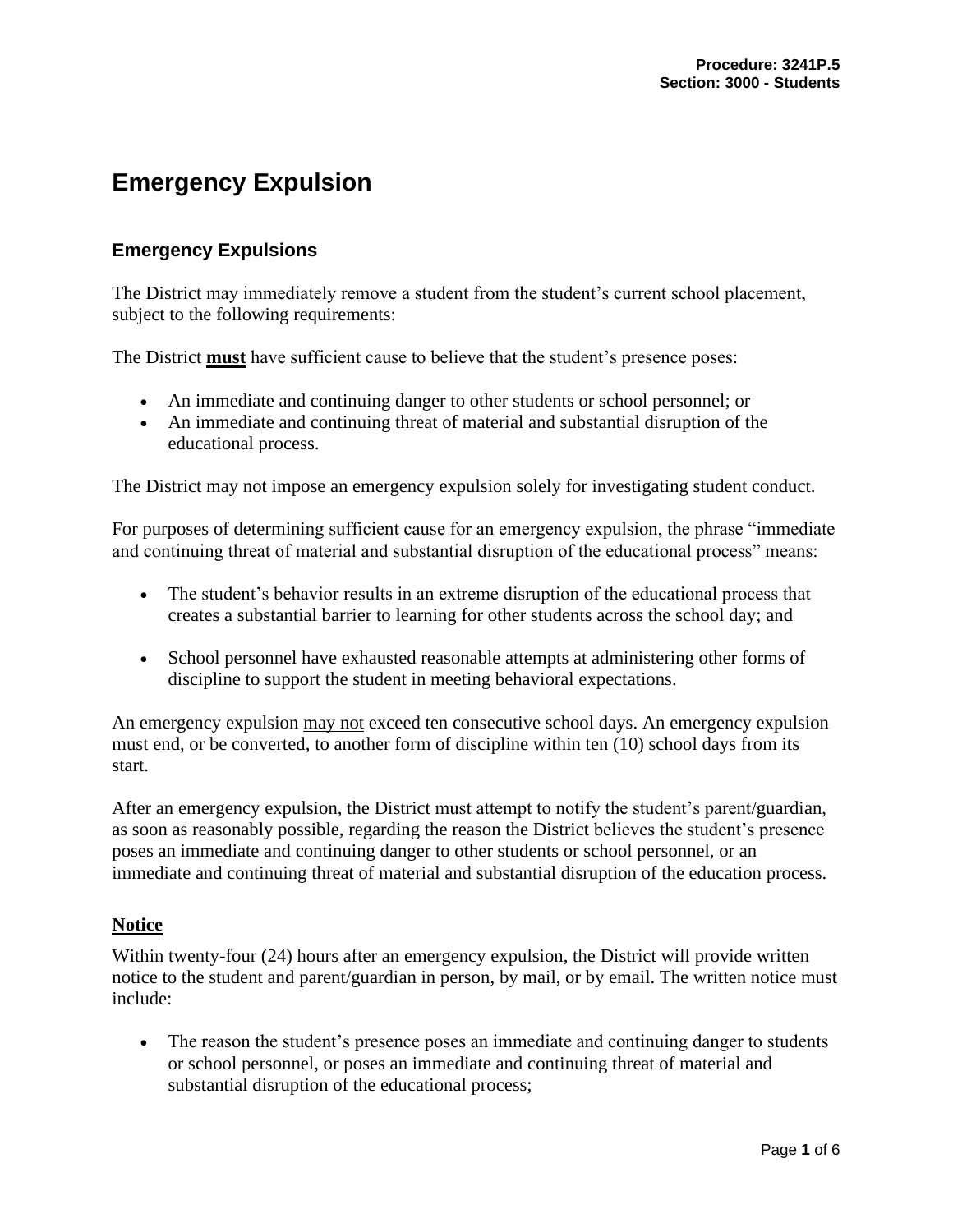- The duration and conditions of the emergency expulsion, including the date on which the emergency expulsion will begin and end;
- The opportunity to receive educational services during the emergency expulsion;
- The right of the student and parent/guardian to an informal conference with the principal or designee; and
- The right of the student and parent/guardian to appeal the emergency expulsion, including where and to whom the appeal must be requested.

If the District converts an emergency expulsion to a suspension or expulsion, the District must:

(a) Apply any days that the student was emergency expelled before the conversion to the total length of the suspension or expulsion; and (b) Provide the student and parents with notice and due process rights under WAC 392- 400-455 through 392-400-480 appropriate to the new disciplinary action.

All emergency expulsions, including the reason the student's presence poses an immediate and continuing danger to other students or school personnel, must be reported to the Superintendent or designee within twenty-four (24) hours after the start of the emergency expulsion.

## **Appeal, Reconsideration, and Petition**

## **Optional Conference with Principal**

If a student and/or the parent/guardian disagree with the District's decision to emergency expel the student, the student and/or parent/guardian may request an informal conference with the principal or designee to resolve the disagreement. The student and/or parent/guardian may request an informal conference orally or in writing.

The principal or designee must hold the conference within three (3) school business days after receiving the request, unless otherwise agreed to by the student and parent/guardian.

During the informal conference, the student and parent/guardian will have the opportunity to share the student's perspective and explanation regarding the events that led to the behavioral violation. Further, the student and parent/guardian will have the opportunity to discuss other forms of discipline that the District could administer.

An informal conference will not limit the right of the student and/or parent/guardian to appeal the emergency expulsion or petition for readmission.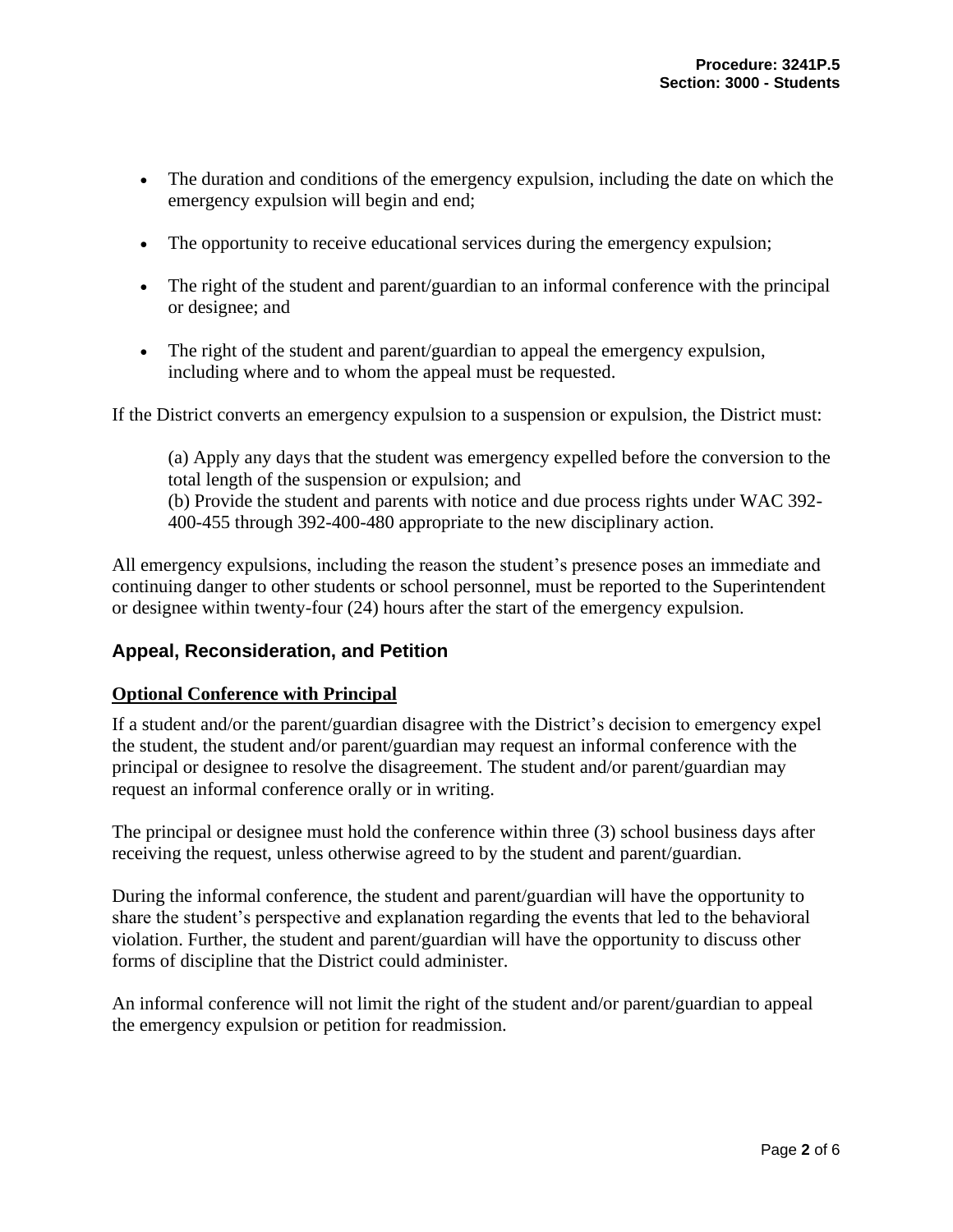# **Appeals**

## **Requesting appeal**

The appeal provisions for in-school suspension differ from those for long-term suspension and expulsion. The appeal provisions for long-term suspension or expulsion and emergency expulsion have similarities but the timelines differ.

A student and/or the parent/guardian may appeal an emergency expulsion to the Superintendent or designee orally or in writing. For emergency expulsion, the request to appeal must be within three (3) school business days from when the District provided the student and parent/guardian with written notice.

### **Emergency expulsion appeal**

For emergency expulsions, the Superintendent or designee will provide the student and parent/guardian written notice in person, by mail, or by email, within one (1) school business day after receiving the appeal request, unless the parties agree to a different timeline. Written notice will include:

- The time, date, and location of the appeal hearing;
- The name(s) of the official(s) presiding over the appeal;
- The right of the student and parent/guardian to inspect the student's education records;
- The right of the student and parent/guardian to inspect any documentary or physical evidence and a list of any witnesses that will be introduced at the hearing; and
- The rights of the student and parent/guardian to be represented by legal counsel; question

witnesses; share the student's perspective and explanation; and introduce relevant documentary, physical, or testimonial evidence.

### **Hearings**

A hearing to appeal an emergency expulsion is a quasi-judicial process exempt from the Open Public Meetings Act (OPMA). To protect the privacy of student(s) and others involved, the District will hold hearing without public notice and without public access unless the student(s) and/or the parent(s) or their counsel requests an open hearing. Regardless of whether the hearing is open or closed, the District will make reasonable efforts to comply with the Family Educational Rights and Privacy Act (FERPA) concerning confidentiality of student education records.

When students are charged with violating the same rule and have acted in concert and the facts are essentially the same for all students, a single hearing may be conducted for them if the hearing officer believes that the following conditions exist: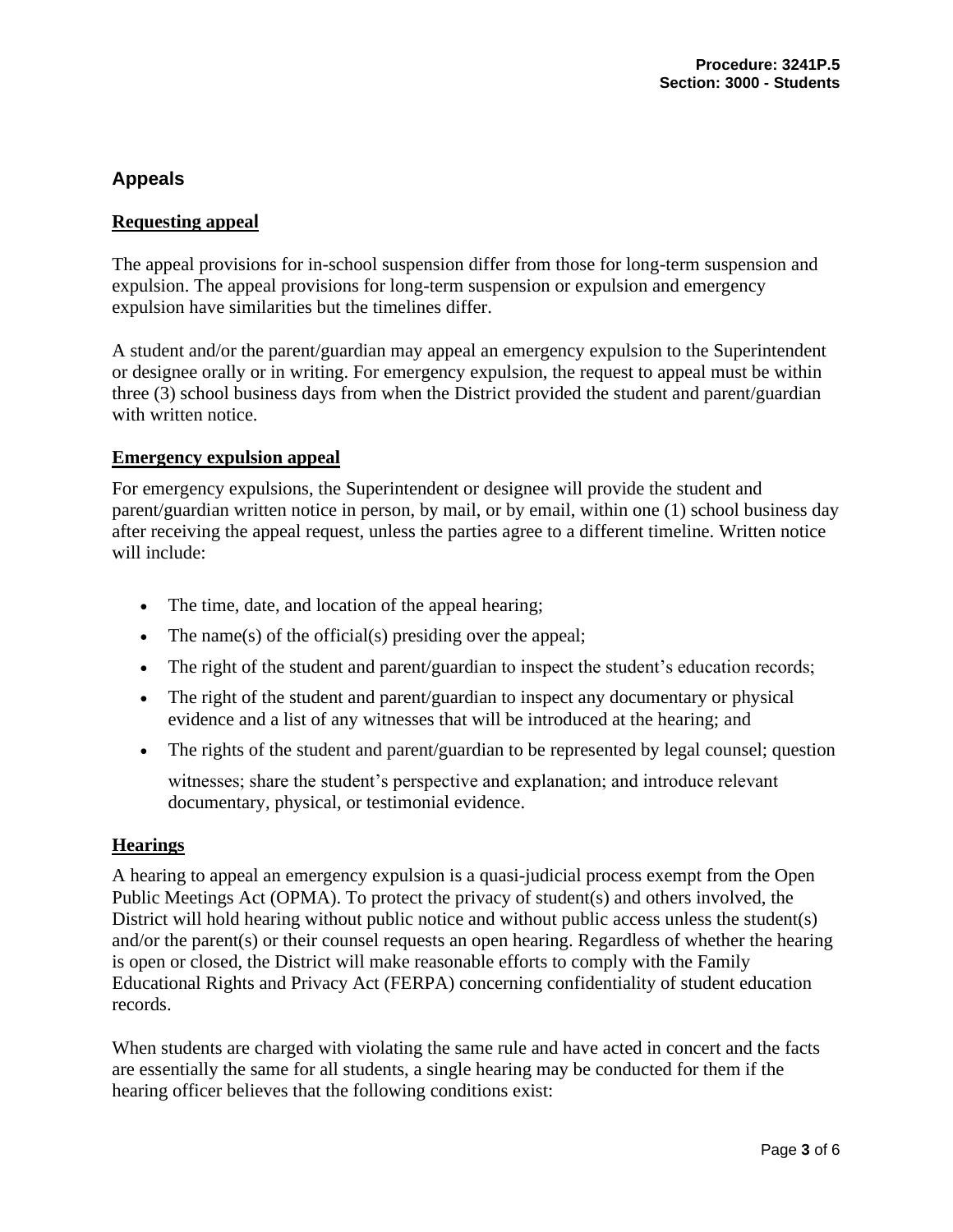- A single hearing will not likely result in confusion; and
- No student will have his/her interest substantially prejudiced by a group hearing.

If the official presiding over the hearing finds that a student's interests will be substantially prejudiced by a group hearing, the presiding official may order a separate hearing for that student. The student and/or parent/guardian have the right to petition for an individual hearing.

For an emergency expulsion, the District will hold an appeal hearing within two (2) school business days after the Superintendent or designee received the appeal request, unless the student and parent/guardian agree to another time.

The school Board has designated a Discipline Appeal Council (DAC) to hear and decide any appeals in this policy and procedure or to review and reconsider a District's appeal decisions. All members of a Discipline Appeal Council must be knowledgeable about the rules in Chapter 392- 400 WAC and this policy and this procedure. The school Board may also designate the Superintendent or a hearing officer to hear and decide appeals. The presiding official(s) may not have been involved in the student's behavioral violation or the decision to suspend or expel the student.

Upon request, the student and parent/guardian or their legal representative may inspect any documentary or physical evidence and list of any witnesses that the District will introduce at the appeal hearing. The District must make the information available as soon as reasonably possible, but no later than the end of the school business day before the appeal hearing. The District may also request to inspect any documentary or physical evidence and list of any witnesses that the student and parent/guardian intend to introduce at the appeal hearing. The student and parent/guardian must make this information available as soon as reasonably possible, but no later than the end of the school business day before the appeal hearing.

Upon request, the student and parent/guardian may review the student's education records. The District will make the records available as soon as reasonably possible, but no later than the end of the school business day before the appeal hearing.

If a witness for the District cannot or does not appear at the appeal hearing, the presiding official(s) may excuse the witness' nonappearance if the District establishes that:

- The District made a reasonable effort to produce the witness; and
- The witness' failure to appear is excused by fear of reprisal or another compelling reason.

The District will record the appeal hearing by manual, electronic, or other type of recording device and upon request of the student or parent(s) provide them a copy of the recording.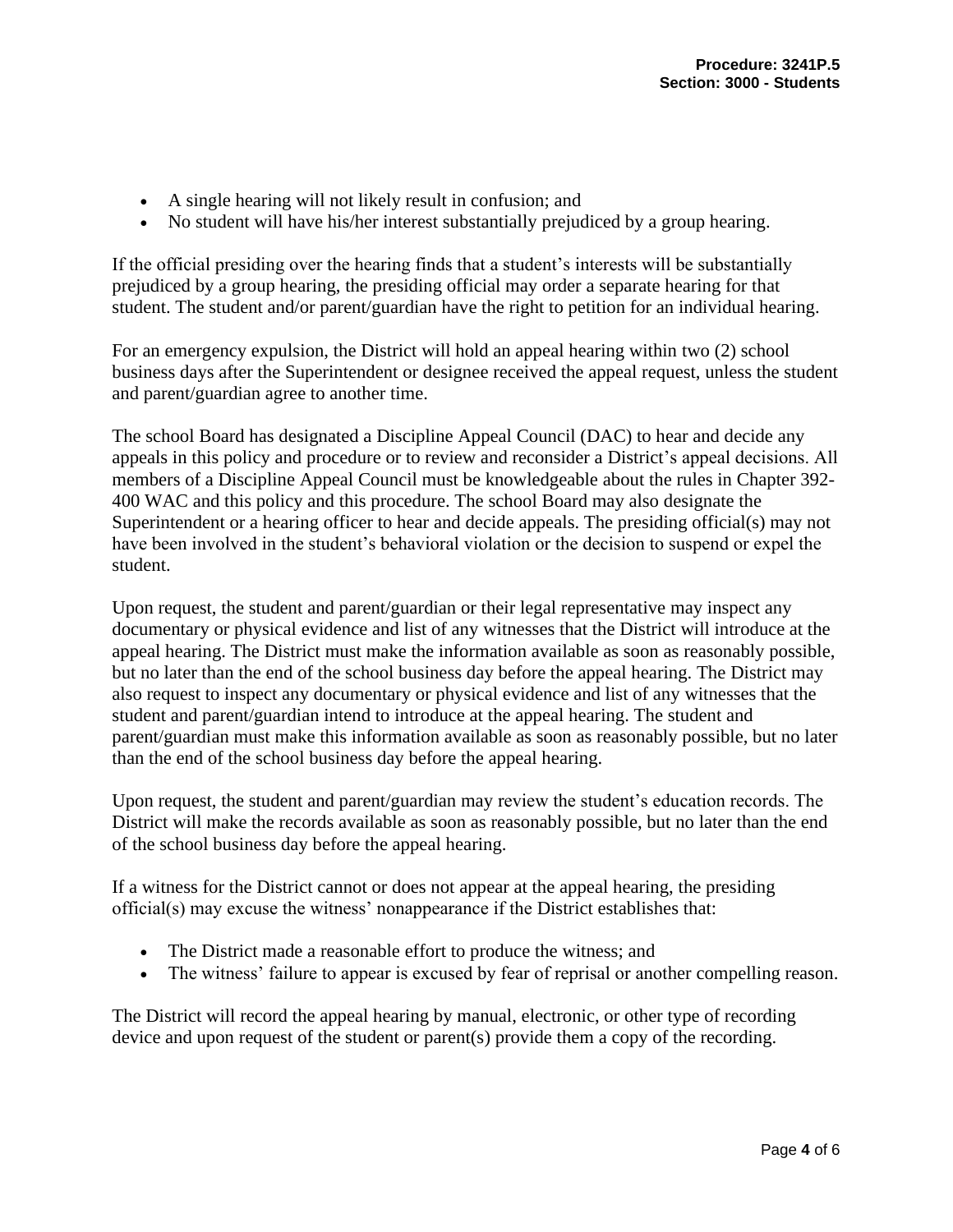For emergency expulsion, the District will provide a written decision to the student and parent(s) in person, by mail, or by email within one (1) school business day after the appeal hearing. The written decision must include:

- The findings of fact;
- A determination whether the student's presence continues to pose (i) an immediate and continuing danger to students or school personnel; or (ii) an immediate and continuing threat of material and substantial disruption of the educational process;
- Whether the District will end the emergency expulsion or convert the emergency expulsion to a suspension or expulsion. If the District converts the emergency expulsion to a suspension or expulsion, the District will provide the student and parent/guardian notice and due process consistent with the disciplinary action to which the emergency expulsion was converted; and
- Notice of the right of the student and parent/guardian to request a review and reconsideration of the appeal decision. The notice will include where and to whom to make such a request.

## **Reconsideration of Appeal**

The student and/or parent/guardian may request the Discipline Appeal Council to review and reconsider the District's appeal decision for emergency expulsions. This request may be either oral or in writing.

For emergency expulsion, the student and/or parent/guardian may request a review within five (5) school business days from when the District provided the student and parent/guardian with the written appeal decision.

- In reviewing the District's decision, the Discipline Appeal Council must consider (i) all documentary and physical evidence from the appeal hearing related to the behavioral violation; (ii) any records from the appeal hearing; (iii) relevant state law; and (iv) this policy adopted.
- The Discipline Appeal Council may request to meet with the student and parent/guardian, the principal, witnesses, and/or school personnel to hear further arguments and gather additional information.
- The decision of the Discipline Appeal Council will be made only by discipline council members who were not involved in (i) the behavioral violation; (ii) the decision to suspend or expel the student; or (iii) the appeal decision. If the Discipline Appeal Council presided over the appeal hearing, the school Board will conduct the review and reconsideration.

For emergency expulsion, the Discipline Appeal Council will provide a written decision to the student and parent/guardian in person, by mail, or by email within five (5) school business days after receiving the request for review and reconsideration. The written decision must identify: